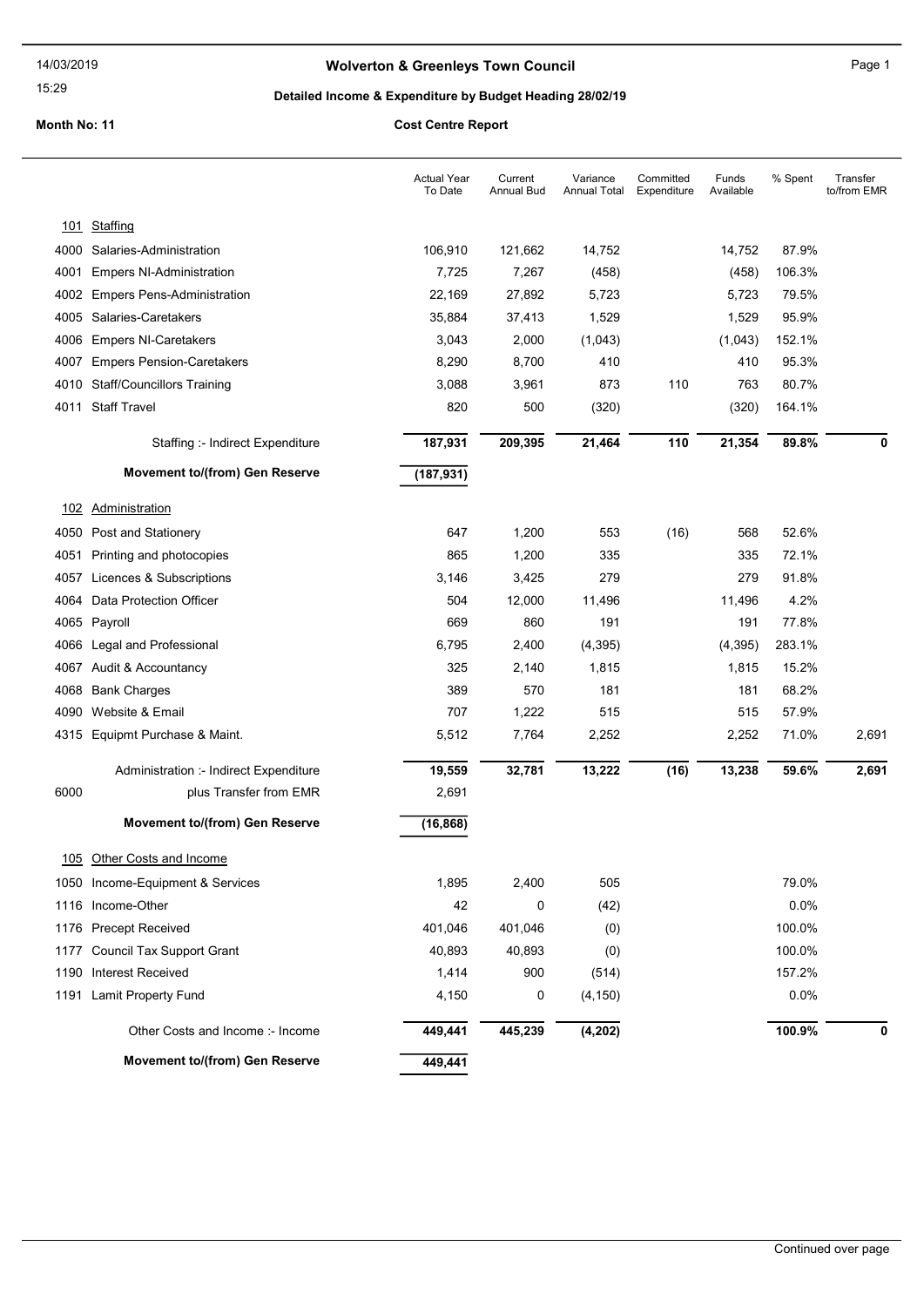15:29

### Wolverton & Greenleys Town Council Manuscripture of Page 2

### Detailed Income & Expenditure by Budget Heading 28/02/19

|          |                                           | <b>Actual Year</b><br>To Date | Current<br>Annual Bud | Variance<br>Annual Total | Committed<br>Expenditure | Funds<br>Available | % Spent | Transfer<br>to/from EMR |
|----------|-------------------------------------------|-------------------------------|-----------------------|--------------------------|--------------------------|--------------------|---------|-------------------------|
| 201      | <u>Town Hall-Running</u>                  |                               |                       |                          |                          |                    |         |                         |
|          | 1000 Rent from Tenants                    | 19,296                        | 30,516                | 11,220                   |                          |                    | 63.2%   |                         |
| 1007     | Internet recharges                        | 0                             | 540                   | 540                      |                          |                    | 0.0%    |                         |
| 1010     | <b>Library Recharges</b>                  | 7,000                         | 7,000                 | $\mathbf 0$              |                          |                    | 100.0%  |                         |
| 1110     | Income-Meeting Room                       | 210                           | 0                     | (210)                    |                          |                    | 0.0%    |                         |
|          | 1115 Income-Photocopying                  | 220                           | 0                     | (220)                    |                          |                    | 0.0%    |                         |
|          | 1116 Income-Other                         | 2,576                         | 0                     | (2, 576)                 |                          |                    | 0.0%    |                         |
|          | Town Hall-Running :- Income               | 29,301                        | 38,056                | 8,755                    |                          |                    | 77.0%   | 0                       |
|          | 4058 IT Costs                             | 9,525                         | 8,867                 | (658)                    |                          | (658)              | 107.4%  | 1,200                   |
|          | 4100 Rates                                | 5,943                         | 6,200                 | 257                      |                          | 257                | 95.9%   |                         |
|          | 4101 Water Charges                        | 395                           | 400                   | 5                        |                          | 5                  | 98.8%   |                         |
| 4110 Gas |                                           | 2,773                         | 2,000                 | (773)                    |                          | (773)              | 138.6%  |                         |
|          | 4111 Electricity                          | 4,202                         | 4,325                 | 123                      |                          | 123                | 97.2%   |                         |
|          | 4115 Telephone                            | 172                           | 900                   | 728                      |                          | 728                | 19.1%   |                         |
|          | 4116 Internet                             | 642                           | 630                   | (12)                     |                          | (12)               | 101.9%  |                         |
|          | 4120 Town Hall-Minor Expenses             | 973                           | 1,500                 | 527                      |                          | 527                | 64.8%   |                         |
|          | 4125 Town Hall-Maintenance                | 8,374                         | 9,736                 | 1,362                    | 191                      | 1,171              | 88.0%   |                         |
|          | 4126 Cleaning                             | 3,513                         | 3,800                 | 287                      | 328                      | (40)               | 101.1%  |                         |
| 4128     | Town Hall-Security                        | 2,189                         | 414                   | (1, 775)                 |                          | (1,775)            | 528.7%  |                         |
|          | 4140 PWLB-Repayments                      | 40,953                        | 41,000                | 47                       |                          | 47                 | 99.9%   |                         |
|          | 4315 Equipmt Purchase & Maint.            | 2,618                         | 0                     | (2,618)                  |                          | (2,618)            | 0.0%    |                         |
|          | Town Hall-Running :- Indirect Expenditure | 82,270                        | 79,772                | (2, 498)                 | 519                      | (3,017)            | 103.8%  | 1,200                   |
|          | Net Income over Expenditure               | (52, 969)                     | (41, 716)             | 11,253                   |                          |                    |         |                         |
| 6000     | plus Transfer from EMR                    | 1,200                         |                       |                          |                          |                    |         |                         |
|          | Movement to/(from) Gen Reserve            | (51, 769)                     |                       |                          |                          |                    |         |                         |
|          | 203 Leased Assets                         |                               |                       |                          |                          |                    |         |                         |
|          | 1116 Income-Other                         | 421                           | 500                   | 79                       |                          |                    | 84.2%   |                         |
|          | Leased Assets :- Income                   | 421                           | 500                   | 79                       |                          |                    | 84.2%   | 0                       |
|          | 4152 Greenleys Depot                      | 1,601                         | 2,800                 | 1,199                    |                          | 1,199              | 57.2%   |                         |
|          | 4153 Water Tower                          | 100                           | 500                   | 400                      |                          | 400                | 20.1%   |                         |
|          | 4155 Urban Farm                           | 561                           | 500                   | (61)                     |                          | (61)               | 112.2%  |                         |
|          | Leased Assets :- Indirect Expenditure     | 2,262                         | 3,800                 | 1,538                    | 0                        | 1,538              | 59.5%   | 0                       |
|          | Movement to/(from) Gen Reserve            | (1, 842)                      |                       |                          |                          |                    |         |                         |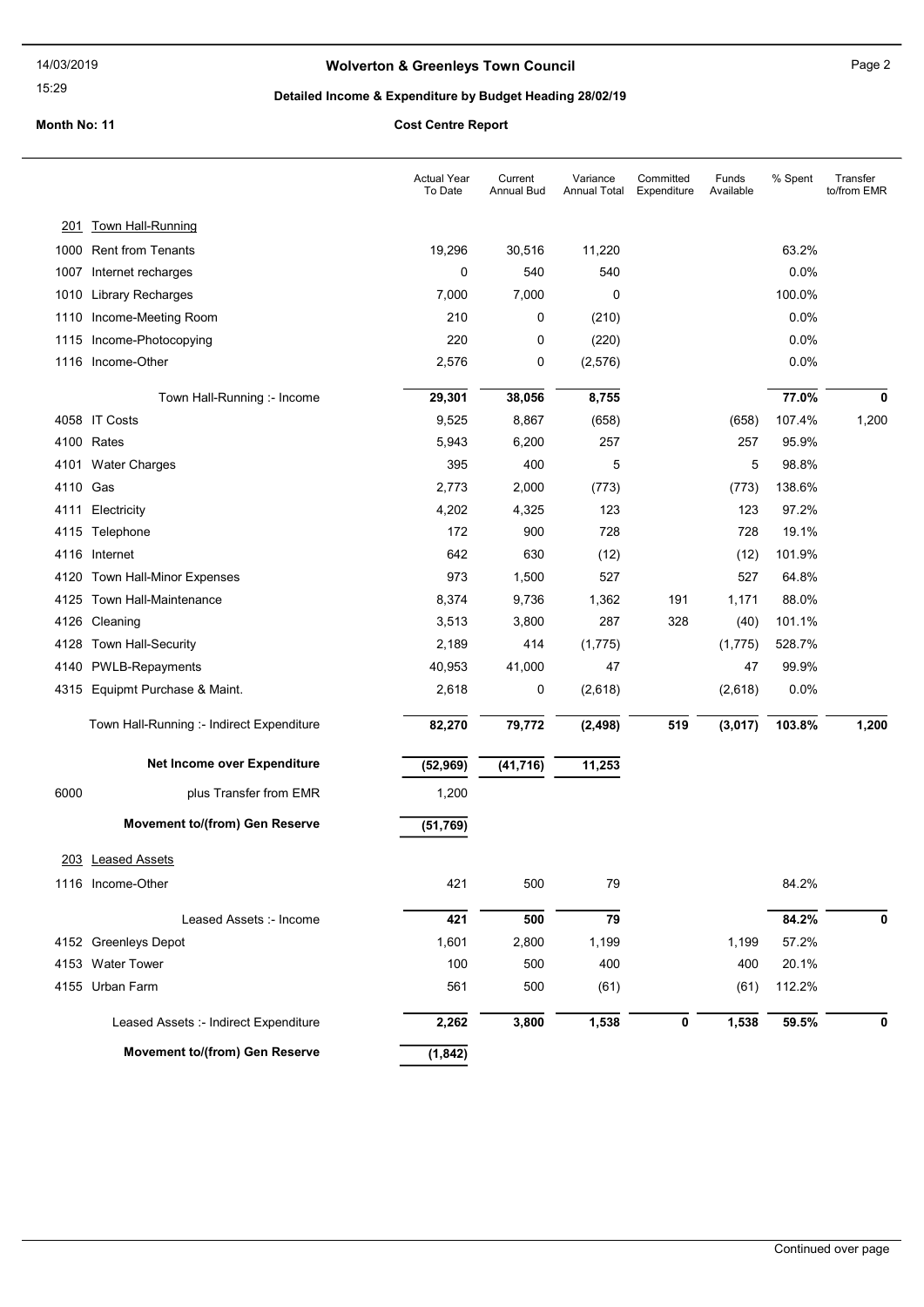15:29

### Wolverton & Greenleys Town Council Manuscripture of Page 3

### Detailed Income & Expenditure by Budget Heading 28/02/19

|            |                                                 | <b>Actual Year</b><br>To Date | Current<br>Annual Bud | Variance<br><b>Annual Total</b> | Committed<br>Expenditure | Funds<br>Available | % Spent | Transfer<br>to/from EMR |
|------------|-------------------------------------------------|-------------------------------|-----------------------|---------------------------------|--------------------------|--------------------|---------|-------------------------|
|            | 210 Allotments                                  |                               |                       |                                 |                          |                    |         |                         |
| 1020       | <b>Community Orchard</b>                        | 53                            | 58                    | 5                               |                          |                    | 90.8%   |                         |
| 1021       | Hodge Furze                                     | 3,618                         | 16,344                | 12,726                          |                          |                    | 22.1%   |                         |
|            | 1022 Old Wolverton                              | 1,137                         | 34,611                | 33,474                          |                          |                    | 3.3%    |                         |
|            | 1023 Stacey Hill                                | 3,834                         | 5,809                 | 1,975                           |                          |                    | 66.0%   |                         |
|            | Allotments :- Income                            | 8,643                         | 56,822                | 48,179                          |                          |                    | 15.2%   | 0                       |
| 4400       | <b>General Allotment Costs</b>                  | 81                            | 0                     | (81)                            |                          | (81)               | 0.0%    |                         |
| 4405       | <b>Stacey Hill Expenses</b>                     | 1,681                         | 1,375                 | (306)                           |                          | (306)              | 122.3%  |                         |
|            | 4406 Hodge Furze                                | 11,336                        | 12,954                | 1,618                           |                          | 1,618              | 87.5%   | 10,051                  |
| 4407       | Old Wolverton                                   | 757                           | 34,209                | 33,452                          |                          | 33,452             | 2.2%    | 300                     |
| 4408       | <b>Orchard Allotments</b>                       | 123                           | 350                   | 227                             |                          | 227                | 35.0%   |                         |
|            | Allotments :- Indirect Expenditure              | 13,978                        | 48,888                | 34,910                          | 0                        | 34,910             | 28.6%   | 10,351                  |
|            | Net Income over Expenditure                     | (5, 335)                      | 7,934                 | 13,269                          |                          |                    |         |                         |
| 6000       | plus Transfer from EMR                          | 10,351                        |                       |                                 |                          |                    |         |                         |
|            | Movement to/(from) Gen Reserve                  | 5,015                         |                       |                                 |                          |                    |         |                         |
| <u>301</u> | <b>Community Grants</b>                         |                               |                       |                                 |                          |                    |         |                         |
|            | 1117 Income-Grants                              | 2,550                         | 0                     | (2,550)                         |                          |                    | 0.0%    | 1,150                   |
|            | Community Grants :- Income                      | 2,550                         | 0                     | (2, 550)                        |                          |                    |         | 1,150                   |
|            | 4200 Remembrance                                | 1,683                         | 2,000                 | 317                             |                          | 317                | 84.1%   |                         |
|            | 4201 Grants                                     | 4,708                         | 10,000                | 5,292                           |                          | 5,292              | 47.1%   |                         |
| 4207 CAB   |                                                 | 5,150                         | 7,500                 | 2,350                           |                          | 2,350              | 68.7%   |                         |
|            | <b>Community Grants :- Indirect Expenditure</b> | 11,540                        | 19,500                | 7,960                           | 0                        | 7,960              | 59.2%   | 0                       |
|            | Net Income over Expenditure                     | (8,990)                       | (19, 500)             | (10, 510)                       |                          |                    |         |                         |
| 6001       | less Transfer to EMR                            | 1,150                         |                       |                                 |                          |                    |         |                         |
|            | Movement to/(from) Gen Reserve                  | (10, 140)                     |                       |                                 |                          |                    |         |                         |
| 305        | <b>Community Projects</b>                       |                               |                       |                                 |                          |                    |         |                         |
|            | 1002 BIB income                                 | 219                           | 0                     | (219)                           |                          |                    | 0.0%    |                         |
|            | 1100 Income-Newsletter & Adverts                | 3,878                         | 3,000                 | (878)                           |                          |                    | 129.3%  |                         |
|            | 1116 Income-Other                               | 8                             | 0                     | (8)                             |                          |                    | 0.0%    |                         |
|            | 1125 Hodge Lea Meeting Place                    | 4,547                         | 2,000                 | (2, 547)                        |                          |                    | 227.3%  |                         |
|            | Community Projects :- Income                    | 8,652                         | 5,000                 | (3,652)                         |                          |                    | 173.0%  | 0                       |
| 4209 BIB   |                                                 | 2,832                         | 2,500                 | (332)                           | 28                       | (361)              | 114.4%  | 245                     |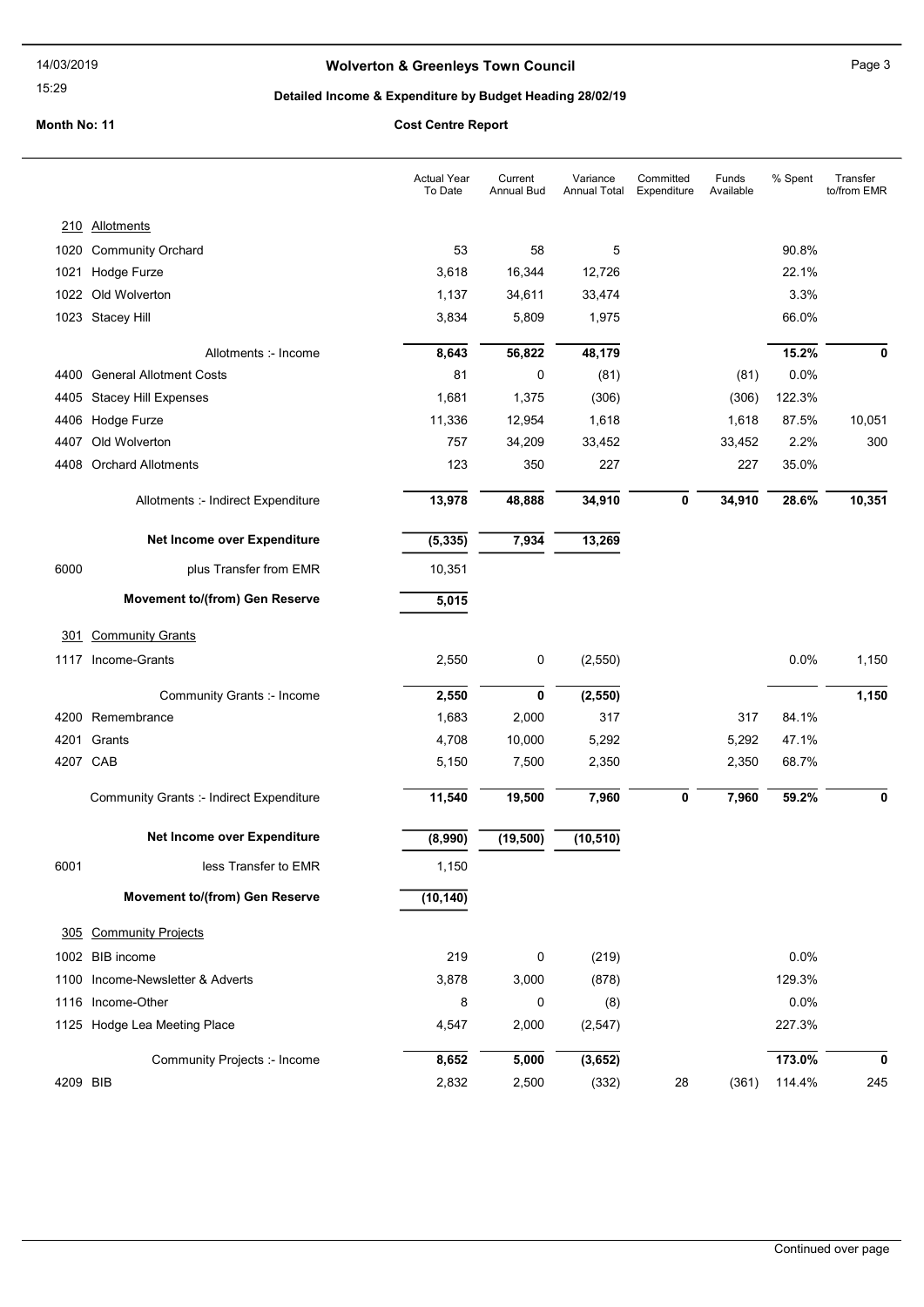15:29

### Wolverton & Greenleys Town Council Manuscripture of Page 4

## Detailed Income & Expenditure by Budget Heading 28/02/19

|      |                                                 | <b>Actual Year</b><br>To Date | Current<br>Annual Bud | Variance<br>Annual Total | Committed<br>Expenditure | Funds<br>Available | % Spent | Transfer<br>to/from EMR |
|------|-------------------------------------------------|-------------------------------|-----------------------|--------------------------|--------------------------|--------------------|---------|-------------------------|
|      | 4230 Floodlight Running Costs                   | 479                           | 375                   | (104)                    |                          | (104)              | 127.7%  |                         |
| 4235 | <b>Newsletter Costs</b>                         | 17,020                        | 16,838                | (182)                    |                          | (182)              | 101.1%  |                         |
| 4247 | <b>Public Meetings</b>                          | 4                             | 200                   | 196                      |                          | 196                | 2.0%    |                         |
| 4261 | Hodge Lea Meeting Place                         | 24,704                        | 30,000                | 5,296                    | 479                      | 4,817              | 83.9%   |                         |
| 4263 | <b>Greenleys Community Garden</b>               | 12,721                        | 9,440                 | (3,281)                  | 5,365                    | (8,646)            | 191.6%  | (1,025)                 |
|      | 4315 Equipmt Purchase & Maint.                  | 446                           | 0                     | (446)                    |                          | (446)              | 0.0%    |                         |
|      | Community Projects :- Indirect Expenditure      | 58,206                        | 59,353                | 1,147                    | 5,872                    | (4, 725)           | 108.0%  | (780)                   |
|      | Net Income over Expenditure                     | (49, 554)                     | (54, 353)             | (4, 799)                 |                          |                    |         |                         |
| 6000 | plus Transfer from EMR                          | (780)                         |                       |                          |                          |                    |         |                         |
|      | Movement to/(from) Gen Reserve                  | (50, 334)                     |                       |                          |                          |                    |         |                         |
| 310  | <b>Community Events</b>                         |                               |                       |                          |                          |                    |         |                         |
|      | 1105 Income-Twinning                            | 8,070                         | 600                   | (7, 470)                 |                          |                    | 1345.0% |                         |
| 1106 | Income - Fireworks                              | 2,699                         | 2,300                 | (399)                    |                          |                    | 117.4%  |                         |
| 1108 | Income-New projects                             | 440                           | 0                     | (440)                    |                          |                    | 0.0%    |                         |
|      | 1116 Income-Other                               | 775                           | 0                     | (775)                    |                          |                    | 0.0%    |                         |
|      | Community Events :- Income                      | 11,985                        | 2,900                 | (9,085)                  |                          |                    | 413.3%  | 0                       |
|      | 4274 Summer Festival                            | 0                             | 0                     | 0                        | 2,419                    | (2, 419)           | 0.0%    |                         |
|      | 4275 Town Twinning                              | 9,224                         | 2,000                 | (7, 224)                 |                          | (7, 224)           | 461.2%  |                         |
|      | 4277 Fireworks                                  | 11,344                        | 10,000                | (1, 344)                 |                          | (1, 344)           | 113.4%  |                         |
| 4278 | Lantern Festival                                | 5,204                         | 5,140                 | (64)                     |                          | (64)               | 101.2%  |                         |
| 4279 | Play/Youth, Young Pple, Arts&Des                | 234                           | 1,500                 | 1,266                    |                          | 1,266              | 15.6%   |                         |
|      | <b>Community Events :- Indirect Expenditure</b> | 26,006                        | 18,640                | (7, 366)                 | 2,419                    | (9,785)            | 152.5%  | 0                       |
|      | Movement to/(from) Gen Reserve                  | (14, 022)                     |                       |                          |                          |                    |         |                         |
| 401  | <b>Town Upkeep</b>                              |                               |                       |                          |                          |                    |         |                         |
|      | 4301 Christmas Trees                            | 100                           | 0                     | (100)                    |                          | (100)              | 0.0%    |                         |
|      | 4302 Dog Waste Collection                       | 7,485                         | 7,863                 | 378                      |                          | 378                | 95.2%   |                         |
|      | 4310 Caretaker Costs                            | 66                            | 100                   | 34                       | 23                       | 11                 | 88.9%   |                         |
|      | 4315 Equipmt Purchase & Maint.                  | 492                           | 0                     | (492)                    |                          | (492)              | 0.0%    |                         |
|      | 4316 Planting                                   | 13,200                        | 13,160                | (40)                     |                          | (40)               | 100.3%  |                         |
| 4317 | Benches                                         | 25                            | 0                     | (25)                     |                          | (25)               | 0.0%    |                         |
|      | 4320 Vehicle Running Costs                      | 2,609                         | 2,000                 | (609)                    |                          | (609)              | 130.5%  |                         |
|      | 4330 CCTV Costs                                 | 89                            | 0                     | (89)                     |                          | (89)               | 0.0%    |                         |
|      | Town Upkeep :- Indirect Expenditure             | 24,067                        | 23,123                | (944)                    | 23                       | (966)              | 104.2%  | 0                       |
|      | <b>Movement to/(from) Gen Reserve</b>           | (24, 067)                     |                       |                          |                          |                    |         |                         |